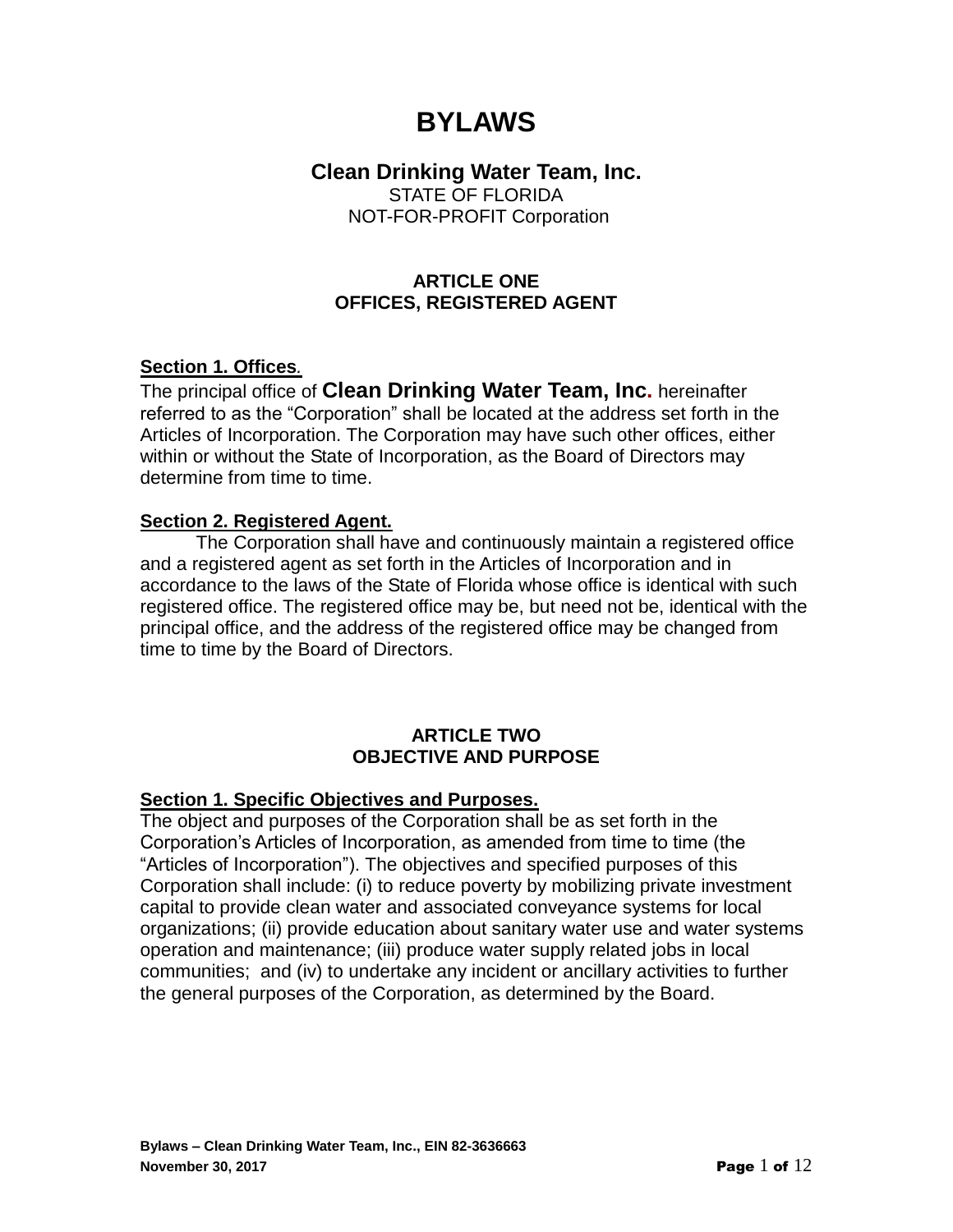## **ARTICLE THREE MEMBERS**

The Corporation shall have only one (1) class of membership, members of the Board of Directors, which shall be voting members.

#### **ARTICLE FOUR BOARD OF DIRECTORS**

#### **Section 1. General Powers.**

The affairs, activities and property of the Corporation shall be managed, directed and controlled by and its power exercised by and vested in the Board of Directors whose members shall have a fiduciary obligation to the Corporation. Directors of the Board need not be residents of any particular State or country and may be Officers of the Corporation.

## **Section 2. Number, Term (Tenure) and Qualifications.**

The number of Directors shall be no less than three (3) and shall have no maximum number. The term of membership shall be for continuous one (1) year periods, unless removed.

## **Section 3. Election of Directors.**

The initial Board of the Corporation shall be elected by the Incorporator or Incorporators of the Corporation. Thereafter, directors shall be designated to serve on the Board by the vote of a majority of the directors then serving on the Board, or by selection of the sole remaining Director.

## **Section 4. Voting by the Board.**

Directors shall be entitled to vote on all matters which provide for a vote of the Board. The vote of all directors of the Board shall be equal.

## **Section 5. Quorum.**

A majority of the total number of Directors of the Corporation shall constitute a quorum for the transaction of business at any meeting of the Board; but if less than a majority of the total number of Directors is present at any meeting, a majority of the Directors present may adjourn the meeting without further notice.

#### **Section 6. Board Decisions.**

The act of a majority of the Directors present at a meeting at which a quorum is present shall be the act of the Board of Directors, unless the act of a greater number is required by law or by these bylaws.

#### **Section 7. Regular Meetings.**

A regular annual meeting of the Board shall be held without other notice than this bylaw. The Board may provide by resolution the time and place for the holding of additional regular meetings of the Board without other notice than such resolution. Additional regular meetings shall be held at the principal office of the Corporation in the absence of any contrary designation in the resolution.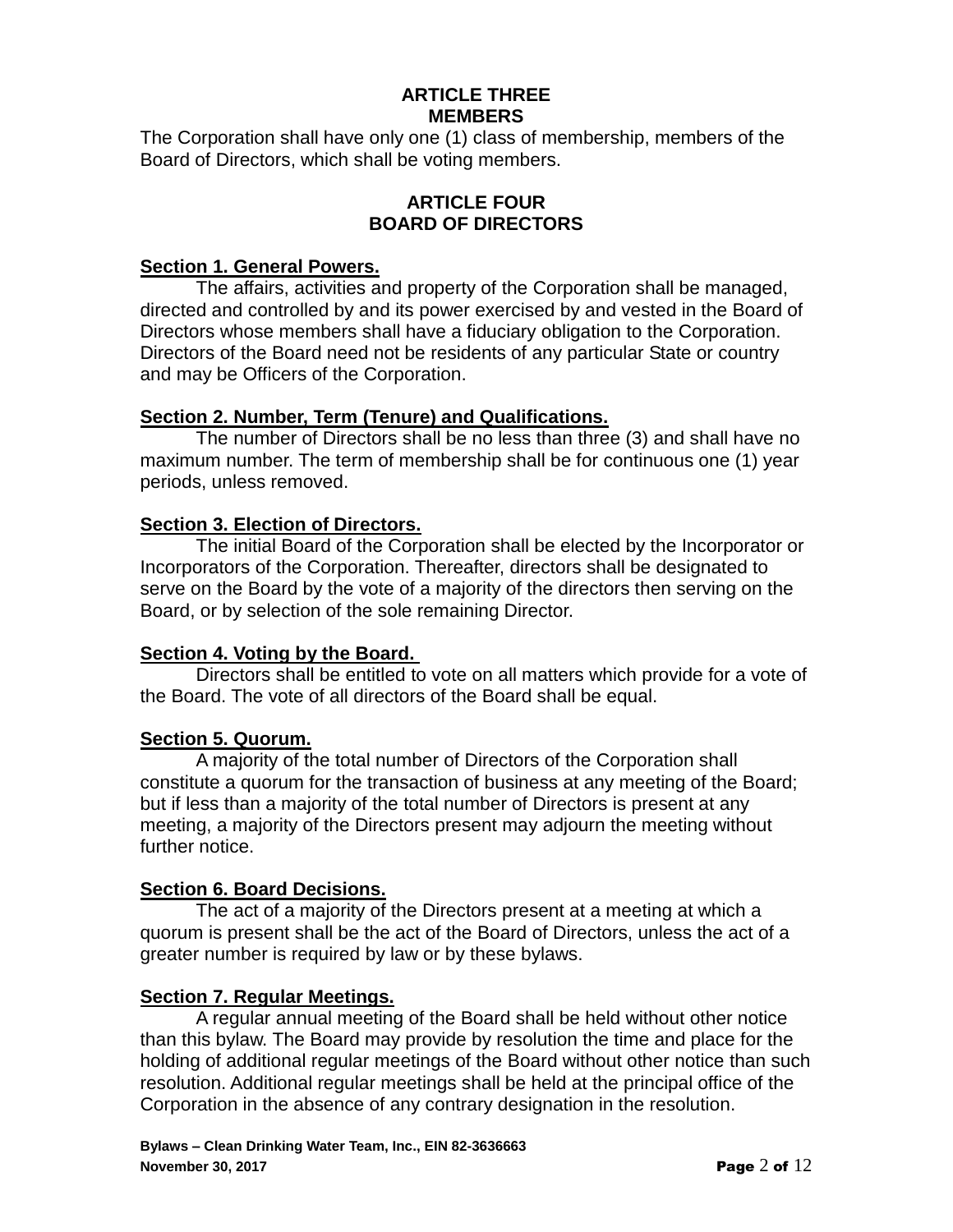## **Section 8. Special Meetings.**

Special Meetings of the Board of Directors may be called by or at the request of the President or any two (2) Directors, and shall be held at the principal office of the Corporation or at such other place as the Directors may determine.

## **Section 9. Meetings - Written Consent.**

Action of the Board may be accomplished with or without a meeting. If a meeting is held, evidence of the action shall be by minutes or resolution reflecting the action of the meeting, signed by a majority of the Board or by either the President or the Secretary. Action without a meeting may be evidenced by a written consent signed by the Board or electronically by email having not less than the minimum number of votes required to take such action.

## **Section. 10. Meetings - Participation by Conference Telephone***.*

Directors may participate in a meeting through use of conference telephone, electronic video screen communication or similar communications equipment, so long as all of the following apply: (a) each director participating in the meeting can communicate with all the other directors concurrently; and (b) each director is provided the means of participating in all matters before the Board, including the capacity to propose, or to interpose an objection to, a specific action to be taken by the Corporation; and (c) the Corporation adopts and implements from means of verifying both of the following: (i) a person communicating by telephone, electronic video equipment or other communications equipment is a director entitled to participate in the board meeting; and (ii) all statements, questions, actions, or votes were made by that director and not by another person not permitted to participate as a director. Participation in a meeting pursuant to this bylaw shall constitute presence in person at such meeting.

#### **Section 11. Meetings - Calling Meetings; Notice and Waiver***.*

Notice of the regular or any special meeting of the Board of Directors and the place, date and time and the purpose or purposes of each meeting of the Board or any committee shall be given to each director (or each committee member) seven (7) days before the meeting by electronic transmission or personal delivery of the notice, not later than the day before the day of the meeting. Notices to directors that are sent by electronic transmission shall be sent to the email address specified by such director on (or at such e-mail address as is otherwise specified in a written notice from the director to the Corporation), and shall be effective upon delivery to or receipt by the director of such e-mail. Meetings may be held at any time without notice if a majority of the directors (or committee members) are present or if a majority of directors or committee members waive notice of the meeting in writing. Any director may waive notice of any meeting. The attendance of a director at any meeting shall constitute a waiver of notice of such meeting, except where a director attends a meeting with the express purpose of objecting to the transaction because the meeting is not lawfully called or convened. Neither the business to be transacted at, nor the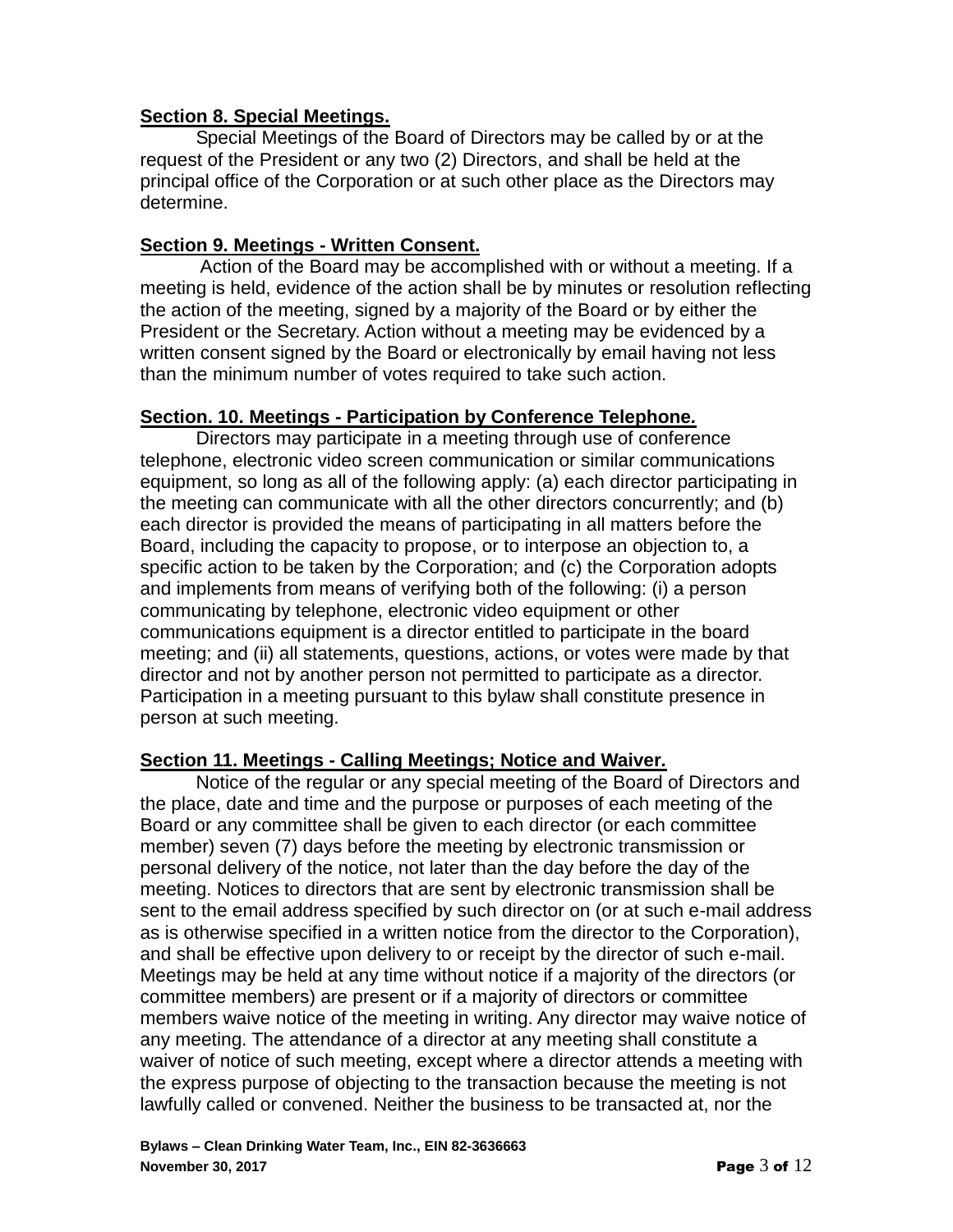purpose of, any regular or special meeting of the Board need be specified in the notice or waiver of notice of such meeting, unless specifically required by law or by these Bylaws. All waivers, consents and approvals shall be filed with the corporate records or made a part of the minutes of the meeting.

## **Section 12. Board Decisions (Manner of Acting)***.*

The act of a majority of the Board present at a meeting at which a quorum is present shall be the act of the Board, unless the act of a greater number of directors is required by law or by these Bylaws.

#### **Section 13. Vacancies, Additions, Elections, and Removal***.*

Any vacancy occurring on the Board of Directors and any directorship to be filled by reason of an increase in the number of directors, shall be filled by a two-thirds (2/3) majority vote of the remaining members of the Board of Directors. Directors shall be removed by a two-thirds (2/3) majority vote of all of the members of the Board of Directors.

## **Section 14. Compensation***.*

Directors as such shall not receive any stated salaries or other compensation for their services, but the Corporation may reimburse Directors for substantiated expenses reasonably incurred by the Directors on behalf of the Corporation; but nothing contained herein shall be construed to preclude any director from serving the Corporation in any other capacity and receiving compensation therefore.

#### **Section 15. Liability of Directors***.*

Except as provided by law a person who performs the duties of a director shall have no liability based on any alleged failure to discharge that person's obligations as a director, including, without limiting the generality of the foregoing, any actions or omissions which exceed or defeat a public or charitable purpose to which the Corporation, or assets held by it, are dedicated.

#### **Section 16. Director Only Powers.**

Notwithstanding any other provision of these Bylaws, only a majority of the Directors may authorize the Corporation to incur debt, expend funds, or otherwise obligate the Corporation if the debt, expenditure, or other obligation exceeds \$25,000.

#### **ARTICLE FIVE OFFICERS**

#### **Section 1. Officers***.*

The officers of this Corporation shall be a President, one or more Vice Presidents, a Secretary, a Treasurer and such other officers as may be elected in accordance with the provisions of this Article. The Board may elect or appoint such other officers, including one or more Assistant Secretaries and one or more Assistance Treasurers, as it shall deem desirable, such officers to have the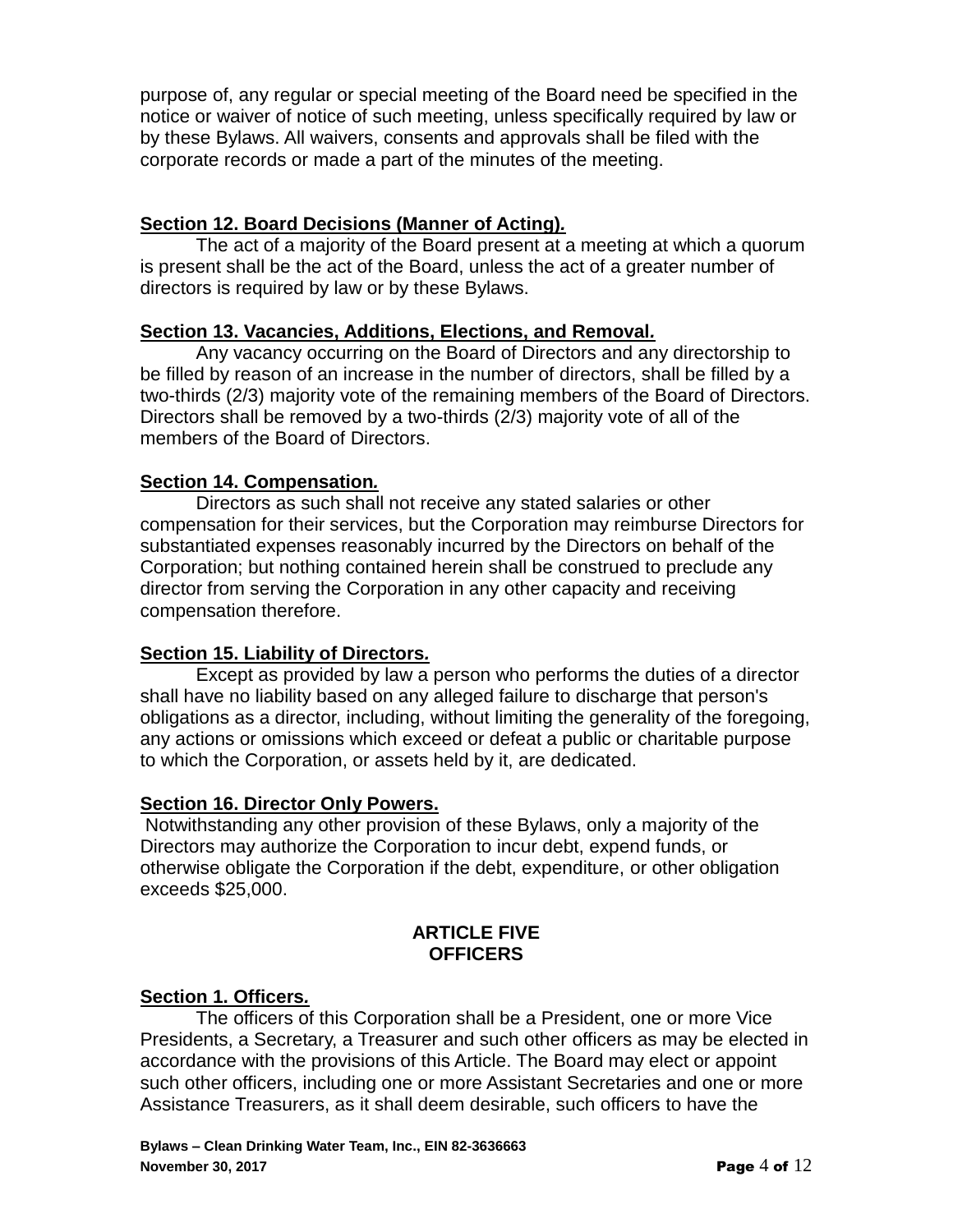authority and perform the duties prescribed, from time to time, by the Board of Directors. Any two or more offices may be held by the same person, except neither the Secretary nor the Treasurer may serve concurrently as the President.

## **Section 2. Election and Term of Office***.*

The officers of the Corporation shall be elected annually by a majority of the Board at the regular annual meeting of the Board of Directors. If the election of officers is not held at such meeting, such election shall be held as soon thereafter as is convenient. New offices may be created and filled at any meeting of the Board of Directors. Each officer shall hold office until his successor has been duly elected and qualified. Election or appointment of an officer or agent does not create a contract right.

## **Section 3. Removal.**

Any officer elected or appointed by the Board of Directors may be removed by the Board of Directors whenever in its judgment the best interests of the Corporation would be served thereby, but such removal shall be without prejudice to the contract rights, in any, of the officer so removed.

## **Section 4. Resignation***.*

Any officer may resign at any time by delivering a written notice to the Secretary or President of the Corporation. The acceptance of such resignation by the Board, unless required by the terms thereof, shall not be necessary to make the same effective.

## **Section 5. Vacancies***.*

A vacancy in any office because of death, resignation, removal, disqualification, or otherwise, may be filled by the Board of Directors for the unexpired portion of the term.

## **Section 6. Powers of Officers.**

#### **(a) President:**

The President shall be the chief executive officer and chairman of the Board of the Corporation. He/She shall be a continuing member of the Board of Directors. The President may also use the designation "Executive Director". He/she shall supervise and control all of the business and affairs of the Corporation and general supervisory authority over the other officers. The President shall preside at all meetings of the Board of Directors and see that all orders and resolutions of the Board are carried into effect, subject, however, to the right of the Board to delegate to any other officer or officers of the Corporation any specific powers, other than those that may be conferred only upon the President The President shall have all powers and perform all duties specified in these Bylaws including: signing, with the Secretary or any other proper officer of the Corporation authorized by the Board, any deeds, mortgages, bonds, contracts, or other instruments which the Board has authorized to be executed, except in cases where the signing and execution thereof shall be expressly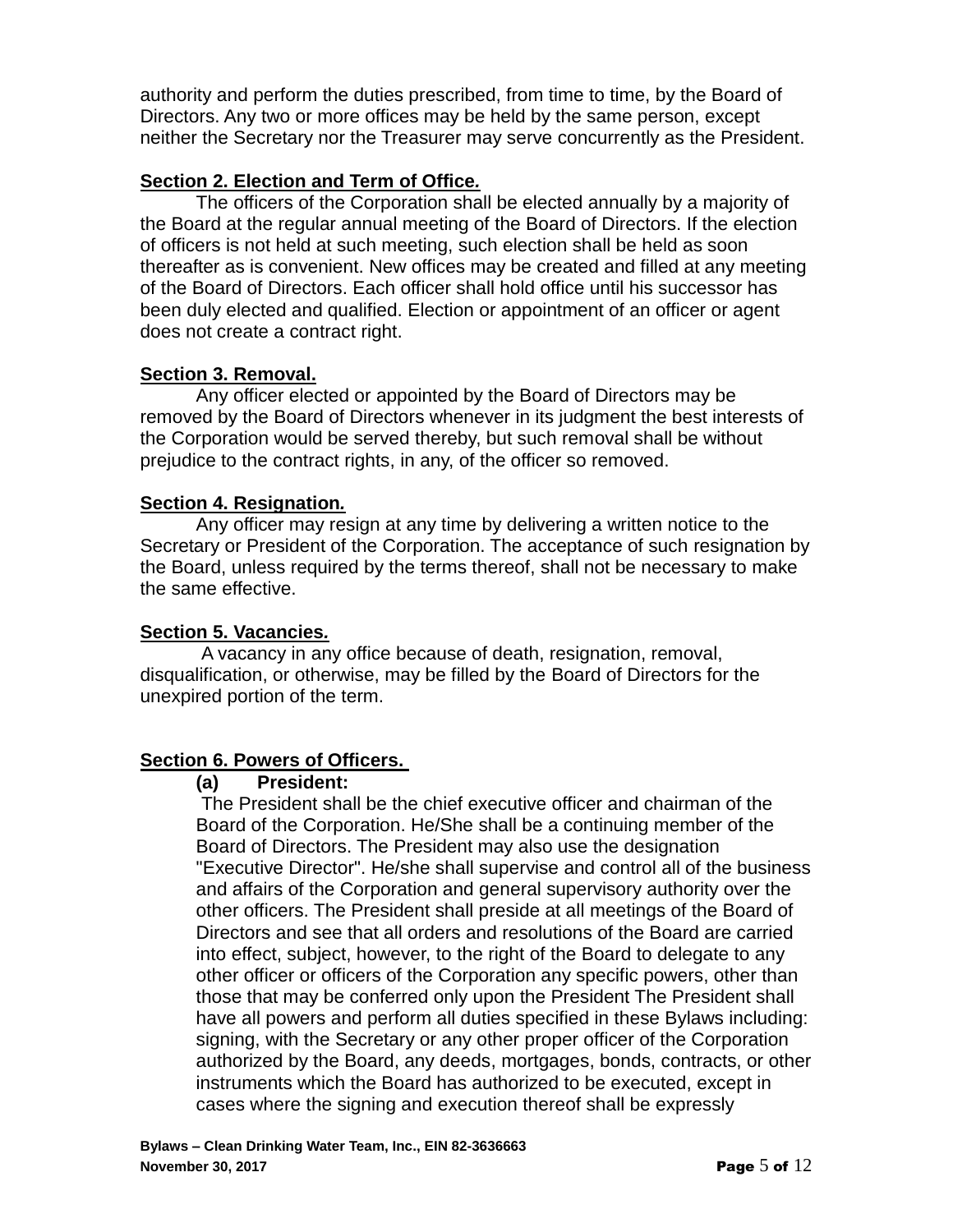delegated by the Board or by these Bylaws or by statute to some other officer or agent of the Corporation; and in general the President shall perform all duties incident to the office of President and such other duties as may be prescribed by the Board from time to time.

The President shall have the authority to appoint and approve any assistants that would be necessary to carry on the work of the Corporation properly.

## **(b) 26. Vice President:**

In the absence of the President or in the event of the inability or refusal to act, the Vice President (or in the event there shall be more than one Vice President, the Vice Presidents in the order of their election), shall perform the duties of the President, and when so acting, shall have all of the powers of and be subject to all the restrictions upon the President. Any Vice President shall perform such other duties as from time to time may be assigned to such Vice President by the President or by the Board.

## **(c) 28. Secretary:**

The Secretary shall attend all sessions of the Board of Directors held at the office of the Corporation and shall act as clerk thereof and record all votes and shall perform like duties for the executive and standing committees when required. He shall (i) keep the minutes of the meetings of the Board in one or more books provided for that purpose; (ii) see that all notices are duly given in accordance with the provisions of these Bylaws or as required by law; (iii) be custodian of the corporate records and seal of the Corporation and see that, when required by law, the seal of the Corporation is affixed to all documents, the execution of which on behalf of the Corporation is duly authorized in accordance with the provisions of these Bylaws; (iv) keep a register of the mailing and email addresses of the Board members which shaIl be furnished to the Secretary by each Board member; and (v) in general perform all duties incident to the office of Secretary and such other duties as from time to time may be assigned to the Secretary by the President or by the Board.

#### **(d) Treasurer:**

The Treasurer shall have (i) charge and custody of and be responsible for all funds and securities of the Corporation; (ii) receive and give receipts for moneys due and payable to the Corporation from any source whatsoever, and deposit all such moneys in the name of the Corporation in such banks, credit unions, trust companies or other depositories as may be designated by the Board of Directors, but shall not be personally liable for the safekeeping of any funds or securities so deposited pursuant to the order of the Board. He/She shall disburse the funds of the Corporation as may be ordered by the Board of Directors and shall render to the President and Directors at the regular meeting of the Board, and whenever they may require, accounts of all transactions as treasurer and of the financial condition of the Corporation; and (iii) in general perform all the duties incident to the office of Treasurer and such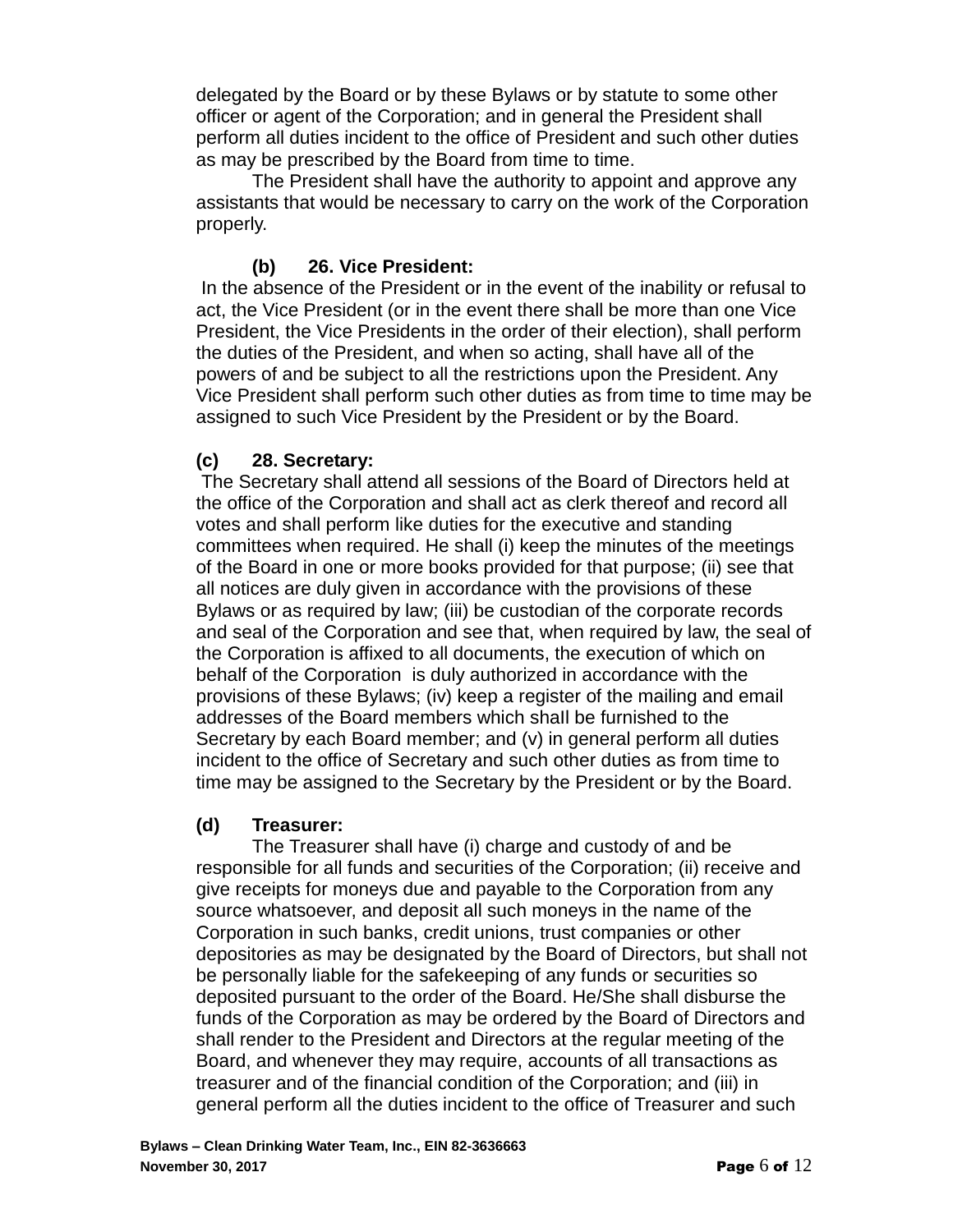other duties as from time to time may be assigned to him or her by the President or by the Board.

## **(e) Assistant Treasurers and Assistant Secretaries***.*

The Assistant Treasurers and Assistant Secretaries, in general, shall perform such duties as shall be assigned to them by the Treasurer or the Secretary or by the President or the Board.

## **(f) Delegating Powers to Other Officers:**

In case of the absence of any Officer of the Corporation, or for any other reason that may seem sufficient to the Board of Directors, the Board of Directors may delegate his duties and powers for the time being to any other officer, or to any Director.

## *(g)* **Records:**

Officers of the Corporation shall make available for inspection at reasonable times to the Board all official records of the Corporation for which they are responsible. Upon leaving office, each officer shall turn over to his or her successor in good order such moneys, books records, documents and other property of the Corporation as have been in his or her custody during his or her term of office.

## **ARTICLE SIX COMMITTEES AND BOARD OF ADVISORS**

## **Section 1. Committees of Directors***.*

The Board, by resolution adopted by majority of the directors in office, may designate and appoint one or more committees, which to the extent provided in said resolution, shall have and exercise the authority of the Board in the management of the Corporation, except that no such committee shall have the authority of the Board in reference to amending, altering, or repealing the Bylaws; electing, appointing or removing any members of such committee or any director or officer of the Corporation; amending the Articles of Incorporation; restating Articles of Incorporation; adopting a plan or merger or adopting a plan of consolidation with another Corporation; authorizing the sale, lease, exchange or mortgage of all or substantially all of the property and assets of the Corporation; authorizing the voluntary dissolution of the Corporation or revoking proceedings therefor; adopting a plan for the distribution of assets of the Corporation; or amending, altering or repealing any resolution of the Board which by its terms provided that it shall not be amended, altered or repealed by such committee. The designation and appointment of any such committee and the delegation thereto of authority shall not operate to relieve the Board or any individual director of any responsibility imposed upon it or such director by law.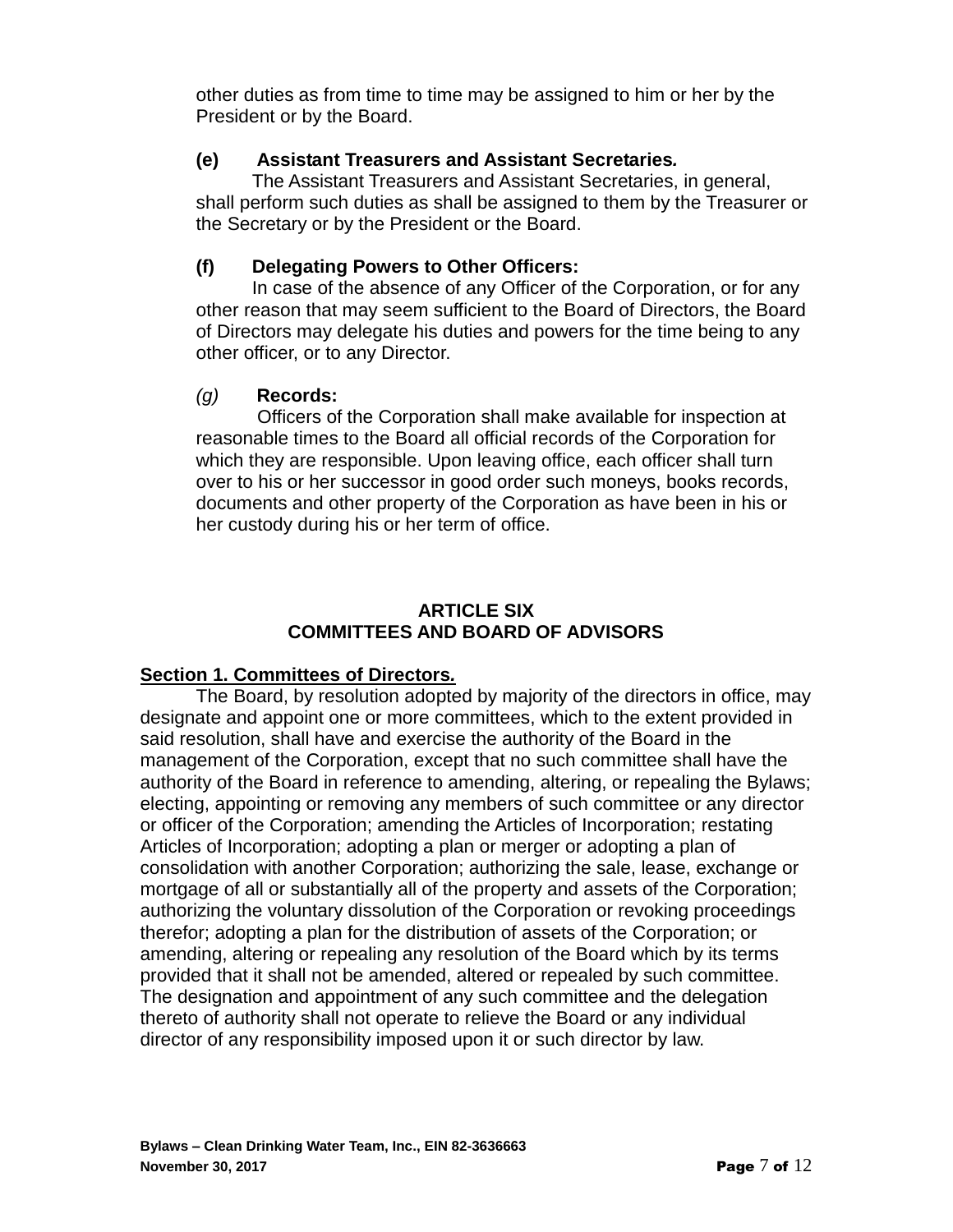## **Section 2. Other Committees***.*

Other committees not having and exercising the authority of the Board of Directors in the management of the Corporation may be designated by a resolution adopted by a majority of the Directors present at a meeting at which a quorum is present. The President shall appoint the members thereof. Any member thereof may be removed by the President whenever in his judgment the best interest of the Corporation shall be served by such removal.

#### **Section 3. Term of Office.**

Each member of a committee shall continue as such until the next annual meeting of the Board and until his or her successor is elected and duly qualified, unless the existence of the committee shall be sooner terminated, or unless such member be removed from such committee, or unless such member shall cease to qualify as a member thereof.

#### **Section 4. Chairperson***.*

One member of each committee shall be appointed chairperson by the person or persons authorized to appoint the members thereof.

## **Section 5. Vacancies***.*

Vacancies in the membership of any committee may be filled by appointments made in the same manner as provided in the case of the original appointments.

#### **Section 6. Quorum***.*

Unless otherwise provided in the resolution of the Board designating a committee, a majority of the whole committee shall constitute a quorum and the act of a majority of the members present at a meeting at which a quorum is present shall be the act of the committee.

#### **Section 7. Rules***.*

Each committee may adopt rules for its own facilitation not inconsistent with these Bylaws or with rules adopted by the Board of Directors.

#### **Section 8. Board of Advisors.**

A Board of Advisors may be appointed as set forth below. It shall be the responsibility and privilege of the Board of Advisors to provide counsel to the President and the Board of Directors. Counsel shall be in organizational, financial, legal, or other areas wherein the President determines that professional counsel is needed and/or desirable. No minimum or maximum number of members of the Board of Advisors shall be established, and the appointment to the Board of Advisors and tenure thereon shall be at the pleasure and in complete discretion of the President.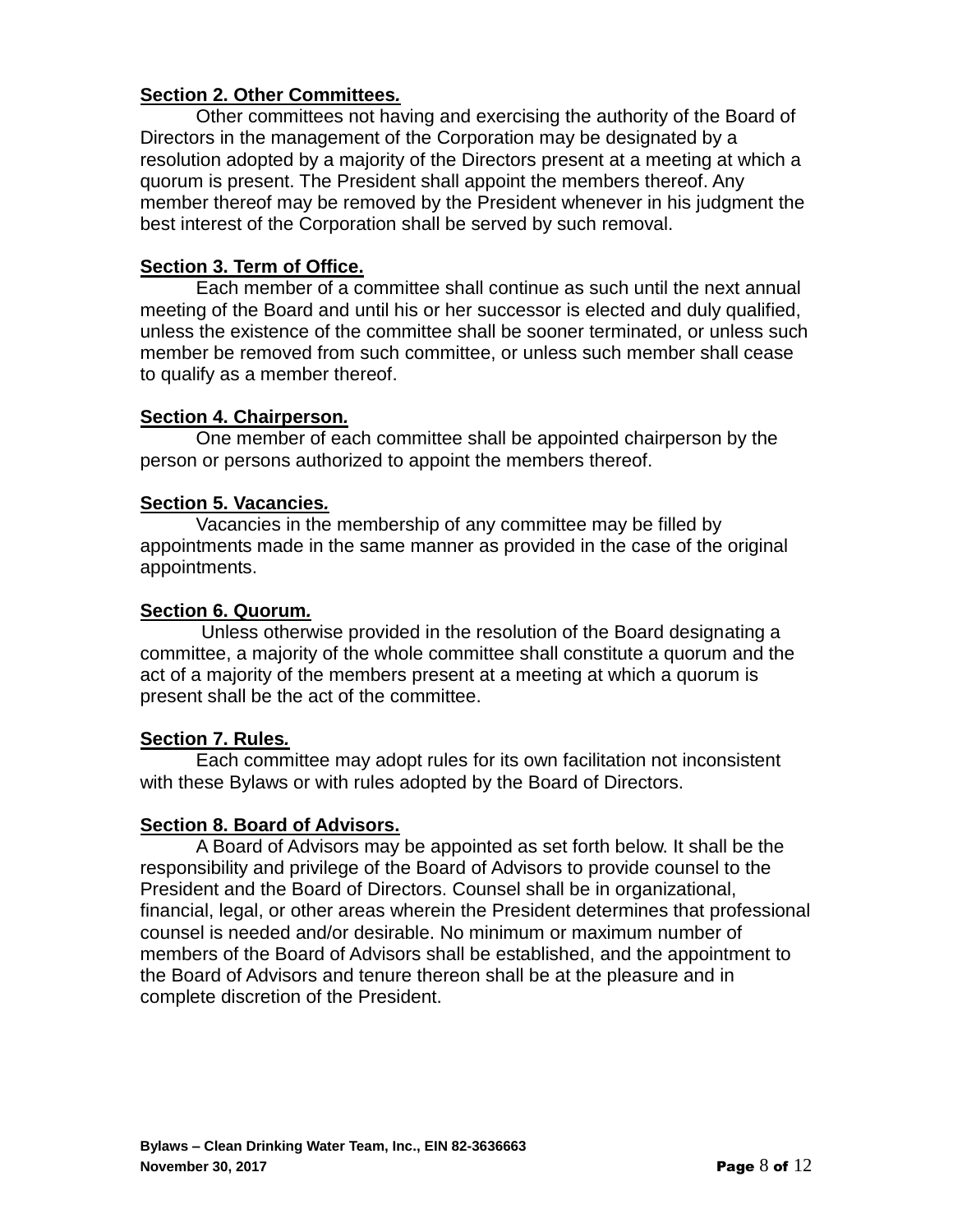#### **ARTICLE SEVEN CONTRACTS, CHECKS, DEPOSITS AND FUNDS**

## **Section 1. Contracts***.*

The Board of Directors or President may authorize any officer or officers, agent or agents of the Corporation, in addition to officers so authorized by these Bylaws, to enter into any contract or execute and deliver any instrument in the name of and on behalf of the Corporation, and such authority may be general or confined to specific instances.

#### **Section 2. Checks, Drafts or Orders, Etc.**

All checks, drafts or orders for the payment of money, notes or other evidence of indebtedness issued in the name of the Corporation, shall be signed by such officer or officers, agent or agents of the Corporation and in such manner as shall from time to time be determined by resolution of the Board of Directors. In the absence of such determination by the Board of Directors, such instruments shall be signed by the Treasurer, the President of the Corporation, or Vice President of the Corporation.

#### **Section 3. Deposits***.*

All funds of this Corporation shall be deposited from time to time to the credit of the Corporation in such banks, credit unions, trust companies or other depositories as the Board may select.

#### **Section 4. Gifts***.*

The Board of Directors may accept on behalf of the Corporation any contribution, gift, bequest or devise for the general purposes or for any special purpose of the Corporation.

## **ARTICLE EIGHT BOOKS AND RECORDS**

#### **Section 1. Books and Records.**

The Corporation shall keep correct and complete books and records of account and shall also keep minutes of the proceedings of its Board of Directors, committees having and exercising any of the authority of the Board of Directors, and any other committee, and shall keep at the principal office a record giving the names and addresses of the members of the Board of Directors entitled to vote. All books and records of the Corporation may be inspected by any Director at any reasonable time for any reasonable purpose.

#### **Section 2. Annual Report***.*

The Board shall cause an annual report to be furnished not later than 120 days after the close of the Corporation's fiscal year to all directors of the Corporation.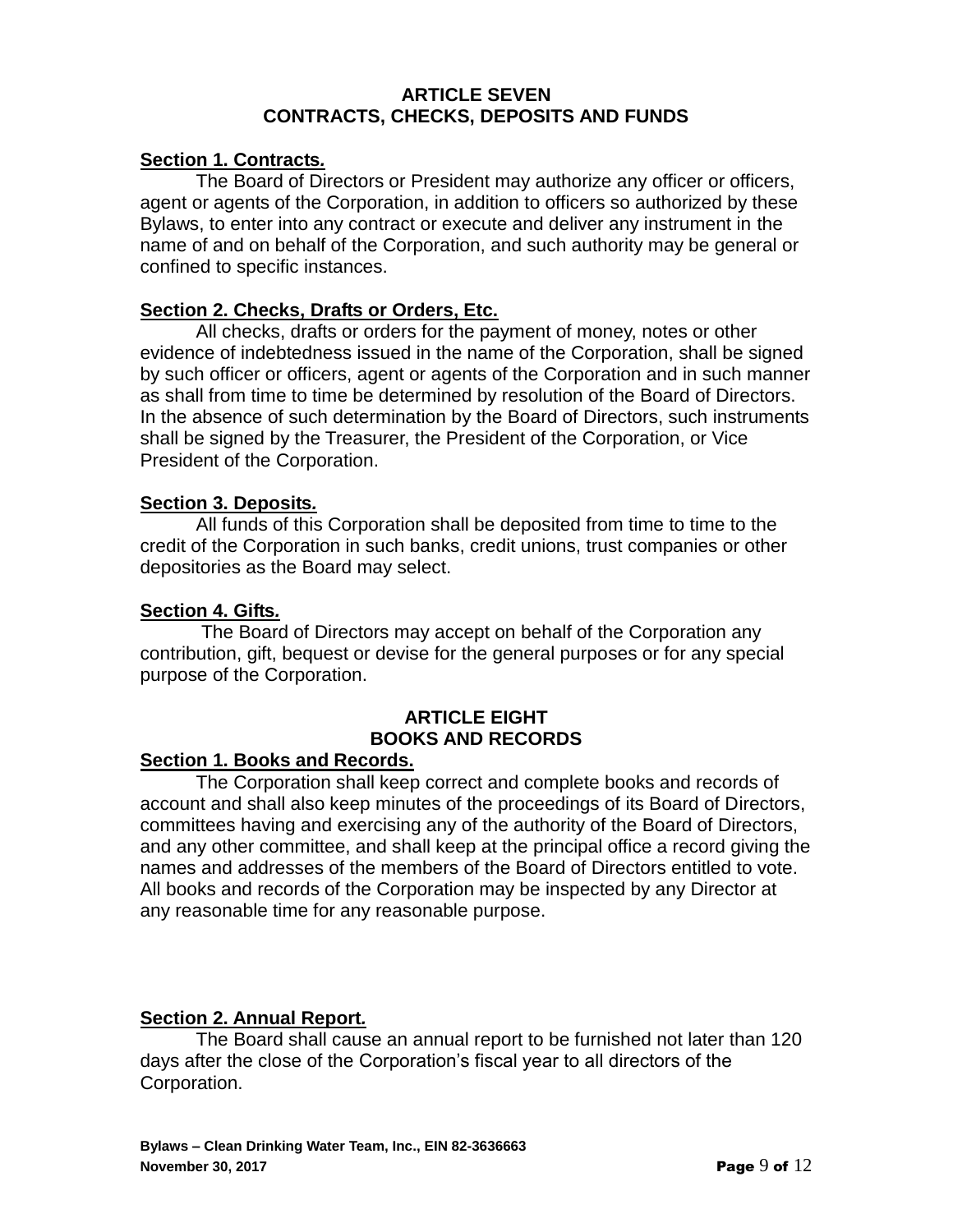## **ARTICLE NINE CONFLICT OF INTEREST**

Any Director, Officer, or key employee who has an interest in a contract, salary negotiation, or other transaction presented to the Board of Directors or committee thereof for authorization, approval, or ratification shall make a prompt and full disclosure of his interest to the Board of Directors or committee prior to its acting on such contract or transaction. Such disclosure shall include any relevant and material facts known to such person about the contract or transaction which might reasonably be construed to be adverse to the corporation's interest. The body to which such disclosure is made shall thereupon determine, by a vote of seventy-five (75%) of the votes entitled to vote, whether the disclosure shows that a conflict of interest exists or can reasonably be construed to exist. If a conflict is deemed to exist, such person shall not vote on, nor exert his personal influence regarding, nor participate in (other that to present factual information or to respond to questions) the discussions or deliberations with respect to such contract or transaction.

## **ARTICLE TEN DUTIES AND LIMITATION OF LIABILITY, OFFICERS, AND PERSONS SERVING ON ADVISORY COMMITTEES; INDEMNIFICATION**

## **Section 1. Indemnification.**

The Corporation shall, to the maximum extent permitted by law, indemnify each of its Board Members and Officers against expenses, judgments, fines, settlement, and other amounts actually and reasonably incurred in connection with any proceeding arising by reason of the fact any such person is or was an agent of the Corporation.

#### **Section 2. Duties of Directors: Limitation of Liability.**

The directors and officers shall perform their duties in good faith, in a manner they reasonably believe to be in the best interests of the Corporation, with such care as an ordinarily prudent person in a like position would use under similar circumstances. No Director or Officer, by reason of being or having been a Director or Officer, shall be liable to the Corporation or to any other director or officer for any loss or damage sustained by the Corporation or any other Director or Officer unless the loss or damage shall have been the result of fraud, deceit, gross negligence, willful misconduct, or a wrongful taking by that Director or **Officer** 

#### **Section 3. Directors and Officers Have No Exclusive Duty to the Corporation.**

No Director or Officer is required to participate in the Corporation as their sole and exclusive business. Directors and officers may have other business interests and may participate in other investments or activities in addition to those relating to the Corporation. No Director or Officer shall incur liability to the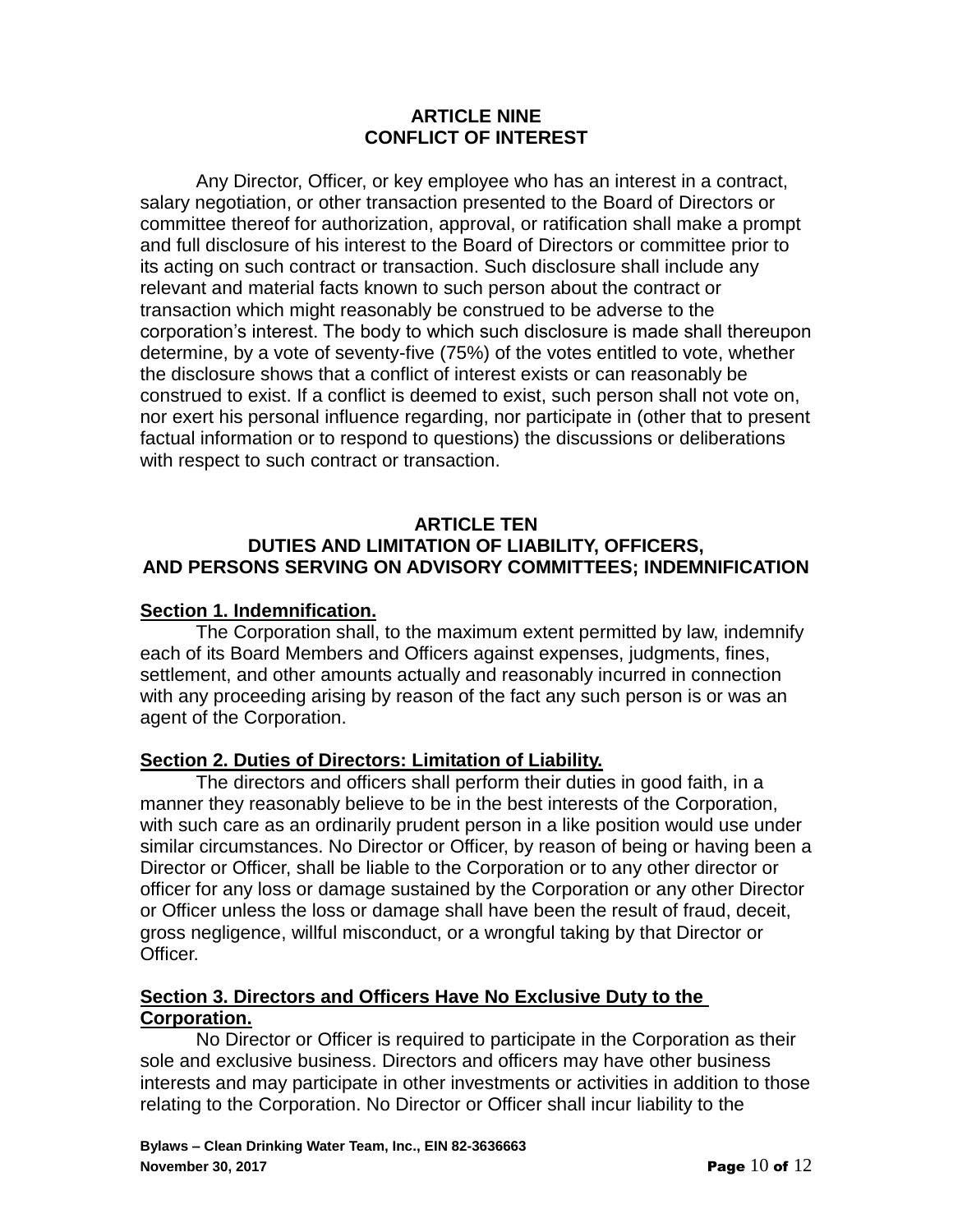Corporation or to any other director by reason of participating in any such other business, investment or activity.

## **Section 4. Insurance.**

The Board may cause the Corporation to purchase and maintain insurance for the Corporation, for any Protected Party, or on behalf of any third party whom the Board determines should receive such insurance coverage.

#### **Section 5. Indemnification-Excess.**

The indemnity provided herein shall be in excess of all valid and collectible insurance or indemnity policies.

## **ARTICLE ELEVEN FISCAL YEAR**

The fiscal year of the Corporation shall be the calendar year or such other date as may be fixed by the Board.

## **ARTICLE TWELVE WAIVER OF NOTICE**

Whenever any notice is required to be given under the provisions of the State of Florida's nonprofit corporation law or under the provisions of the Articles of Incorporation or of the Bylaws of this Corporation, a waiver thereof in writing signed by the person or persons entitled to such notice, whether before or after the time stated therein, shall be deemed equivalent to such notice.

## **ARTICLE THIRTEEN DISSOLUTION**

Upon the dissolution of the Corporation, the Board of Directors shall, after the payment of all the liabilities of the Corporation, dispose of all the assets of the Corporation as the Board shall determine exclusively for the purposes of the Corporation, to such organizations or organizations organized and operated exclusively for charitable, educational, religious, or scientific purposes as shall qualify as exempt from federal income tax under Section 501 (c) (3) of the Internal Revenue Code, as amended, (or by the corresponding section of any future Revenue Code of the United States of America); or to a corporation, contributions to which are deductible under Section 170(c)(2) of the Internal Revenue code, as amended (or the corresponding section of any future United States Revenue Law).